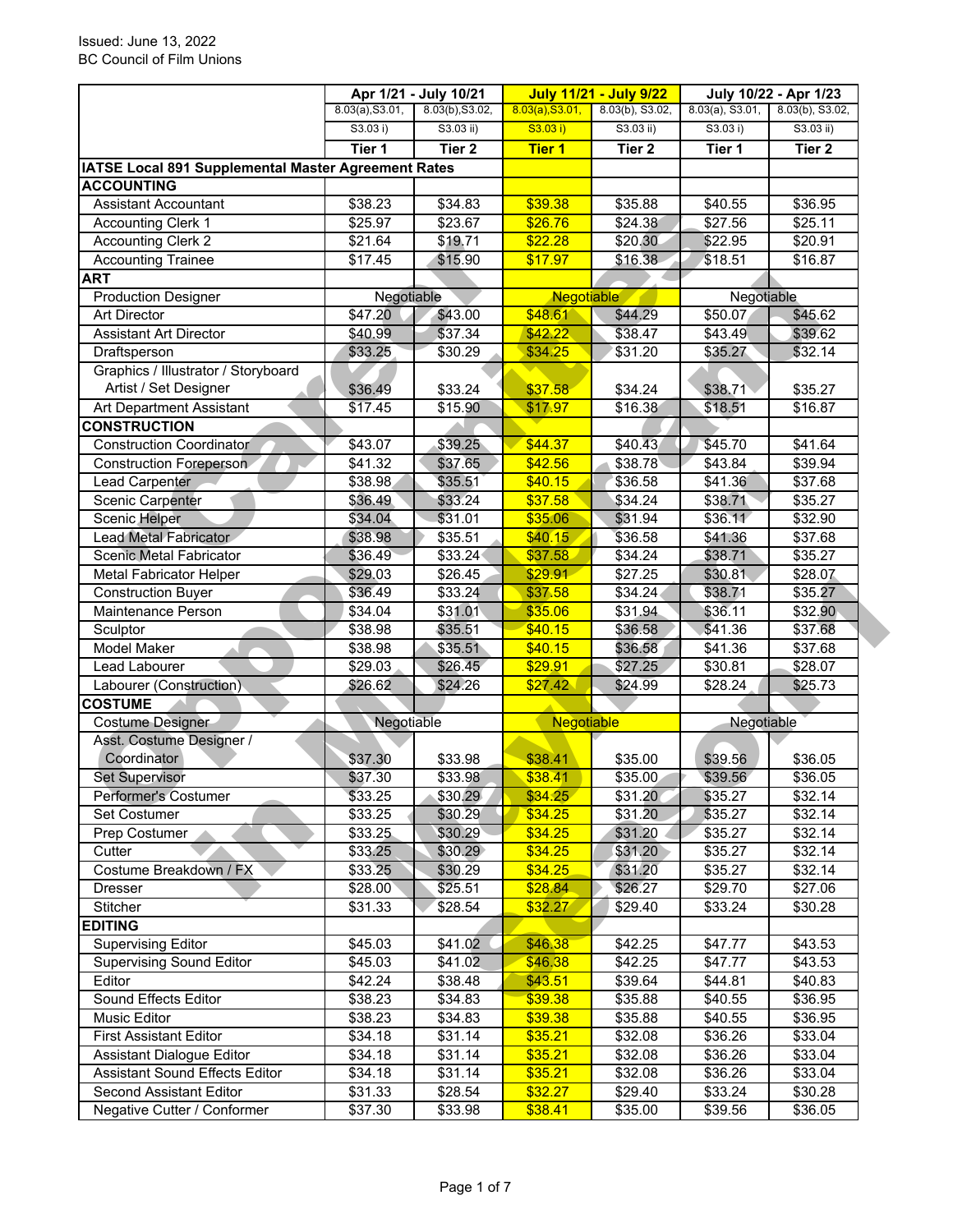|                                                                                                                                           |                 | Apr 1/21 - July 10/21 | <b>July 11/21 - July 9/22</b><br>July 10/22 - Apr 1/23 |                 |                    |                   |
|-------------------------------------------------------------------------------------------------------------------------------------------|-----------------|-----------------------|--------------------------------------------------------|-----------------|--------------------|-------------------|
|                                                                                                                                           | 8.03(a), S3.01, | 8.03(b), S3.02,       | 8.03(a), S3.01,                                        | 8.03(b), S3.02, | $8.03(a)$ , S3.01, | 8.03(b), S3.02,   |
|                                                                                                                                           | S3.03 i)        | $S3.03$ ii)           | S3.03 i)                                               | $S3.03$ ii)     | S3.03 i)           | $S3.03$ ii)       |
|                                                                                                                                           | Tier 1          | Tier <sub>2</sub>     | <b>Tier 1</b>                                          | Tier 2          | Tier 1             | Tier <sub>2</sub> |
| IATSE Local 891 Supplemental Master Agreement Rates (continued)                                                                           |                 |                       |                                                        |                 |                    |                   |
| <b>FIRST AID / CRAFT SERVICE</b>                                                                                                          |                 |                       |                                                        |                 |                    |                   |
| First Aid / Craft Service                                                                                                                 | \$38.23         | \$34.83               | \$39.38                                                | \$35.88         | \$40.55            | \$36.95           |
| <b>First Aid</b>                                                                                                                          | \$31.33         | \$28.54               | \$32.27                                                | \$29.40         | \$33.24            | \$30.28           |
| <b>Craft Service</b>                                                                                                                      | \$29.03         | \$26.45               | \$29.91                                                | \$27.25         | \$30.81            | \$28.07           |
| <b>GREENS</b>                                                                                                                             |                 |                       |                                                        |                 |                    |                   |
| Head Greensperson                                                                                                                         | \$38.23         | \$34.83               | \$39.38                                                | \$35.88         | \$40.55            | \$36.95           |
| Best Person (Lead Person)                                                                                                                 | \$34.18         | \$31.14               | \$35.21                                                | \$32.08         | \$36.26            | \$33.04           |
| Greensperson                                                                                                                              | \$31.33         | \$28.54               | \$32.27                                                | \$29.40         | \$33.24            | \$30.28           |
| Greens Helper                                                                                                                             | \$28.00         | \$25.51               | \$28.84                                                | \$26.27         | \$29.70            | \$27.06           |
| <b>GRIPS</b>                                                                                                                              |                 |                       |                                                        |                 |                    |                   |
| Key Grip                                                                                                                                  | \$38.23         | \$34.83               | \$39.38                                                | \$35.88         | \$40.55            | \$36.95           |
| Second Grip                                                                                                                               | \$34.18         | \$31.14               | \$35.21                                                | \$32.08         | \$36.26            | \$33.04           |
| Lead Grip / Setup                                                                                                                         | \$34.18         | \$31.14               | \$35.21                                                | \$32.08         | \$36.26            | \$33.04           |
| <b>Dolly Operator</b>                                                                                                                     | \$34.18         | \$31.14               | \$35.21                                                | \$32.08         | \$36.26            | \$33.04           |
|                                                                                                                                           | \$33.25         | \$30.29               | \$34.25                                                | \$31.20         | \$35.27            | \$32.14           |
| <b>Rigging Grip</b>                                                                                                                       |                 |                       |                                                        |                 |                    |                   |
| Grip                                                                                                                                      | \$31.33         | \$28.54               | \$32.27                                                | \$29.40         | \$33.24            | \$30.28           |
| <b>HAIR</b>                                                                                                                               |                 |                       |                                                        |                 |                    |                   |
| <b>Hair Department Head</b>                                                                                                               | \$38.23         | \$34.83               | \$39.38                                                | \$35.88         | \$40.55            | \$36.95           |
| <b>Assistant Hairstylist</b>                                                                                                              | \$34.18         | \$31.14               | \$35.21                                                | \$32.08         | \$36.26            | \$33.04           |
| <b>Second Assistant Hairstylist</b>                                                                                                       | \$31.33         | \$28.54               | \$32.27                                                | \$29.40         | \$33.24            | \$30.28           |
| <b>LIGHTING / ELECTRICS</b>                                                                                                               |                 |                       |                                                        |                 |                    |                   |
| Head Lighting Technician                                                                                                                  | \$38.23         | \$34.83               | \$39.38                                                | \$35.88         | \$40.55            | \$36.95           |
| <b>Assistant Head Lighting</b>                                                                                                            |                 |                       |                                                        |                 |                    |                   |
| Technician                                                                                                                                | \$34.18         | \$31.14               | \$35.21                                                | \$32.08         | \$36.26            | \$33.04           |
| Lighting Board Operator                                                                                                                   | \$34.18         | \$31.14               | \$35.21                                                | \$32.08         | \$36.26            | \$33.04           |
| Head Rigging Lighting Technician                                                                                                          | \$34.18         | \$31.14               | \$35.21                                                | \$32.08         | \$36.26            | \$33.04           |
| Generator Operator                                                                                                                        | \$34.18         | \$31.14               | \$35.21                                                | \$32.08         | \$36.26            | \$33.04           |
| Lighting Technician /                                                                                                                     |                 |                       |                                                        |                 |                    |                   |
| Lamp Operator*                                                                                                                            | \$31.33         | \$28.54               | \$32.27                                                | \$29.40         | \$33.24            | \$30.28           |
| Set Wire Technician                                                                                                                       | \$33.25         | \$30.29               | \$34.25                                                | \$31.20         | \$35.27            | \$32.14           |
| Any Lighting Technician who is assigned to operate balloon lighting shall receive \$0.80 per hour more than the Lighting Technician rate. |                 |                       |                                                        |                 |                    |                   |
| <b>MAKE-UP</b>                                                                                                                            |                 |                       |                                                        |                 |                    |                   |
| <b>Special Makeup Effects</b>                                                                                                             | Negotiable      |                       | <b>Negotiable</b>                                      |                 | Negotiable         |                   |
| Makeup Department Head                                                                                                                    | \$38.23         | \$34.83               | \$39.38                                                | \$35.88         | \$40.55            | \$36.95           |
| First Assistant Makeup Artist                                                                                                             | \$34.18         | \$31.14               | \$35.21                                                | \$32.08         | \$36.26            | \$33.04           |
| Second Assistant Makeup Artist                                                                                                            | \$31.33         | \$28.54               | \$32.27                                                | \$29.40         | \$33.24            | \$30.28           |
| <b>Third Assistant Makeup Artist</b>                                                                                                      | \$21.24         | \$19.35               | \$21.88                                                | \$19.93         | \$22.54            | \$20.53           |
| <b>PAINTING</b>                                                                                                                           |                 |                       |                                                        |                 |                    |                   |
| <b>Paint Coordinator</b>                                                                                                                  | \$42.55         | \$38.77               | \$43.83                                                | \$39.93         | \$45.14            | \$41.13           |
| Lead Painter                                                                                                                              | \$38.98         | \$35.51               | \$40.15                                                | \$36.58         | \$41.36            | \$37.68           |
| Scenic Artist                                                                                                                             | \$38.98         | \$35.51               | \$40.15                                                | \$36.58         | \$41.36            | \$37.68           |
| Sign Painter / Fabricator                                                                                                                 | \$38.98         | \$35.51               | \$40.15                                                | \$36.58         | \$41.36            | \$37.68           |
| Automotive Sprayer                                                                                                                        | \$38.98         | \$35.51               | \$40.15                                                | \$36.58         | \$41.36            | \$37.68           |
|                                                                                                                                           |                 |                       |                                                        |                 |                    |                   |
| Scenic Painter                                                                                                                            | \$36.49         | \$33.24               | \$37.58                                                | \$34.24         | \$38.71            | \$35.27           |
| <b>Wallpaper Hanger</b>                                                                                                                   | \$36.49         | \$33.24               | \$37.58                                                | \$34.24         | \$38.71            | \$35.27           |
| Plasterer                                                                                                                                 | \$36.49         | \$33.24               | \$37.58                                                | \$34.24         | \$38.71            | \$35.27           |
| <b>Set Painter</b>                                                                                                                        | \$34.66         | \$31.58               | \$35.70                                                | \$32.53         | \$36.77            | \$33.51           |
| Paint Labourer                                                                                                                            | \$26.62         | \$24.26               | \$27.42                                                | \$24.99         | \$28.24            | \$25.73           |
| <b>PRODUCTION OFFICE</b>                                                                                                                  |                 |                       |                                                        |                 |                    |                   |
| <b>Production Office Coordinator</b>                                                                                                      | \$38.23         | \$34.83               | \$39.38                                                | \$35.88         | \$40.55            | \$36.95           |
| Asst. Production Coordinator                                                                                                              | \$34.18         | \$31.14               | \$35.21                                                | \$32.08         | \$36.26            | \$33.04           |
| 2nd Asst. Production Coord.                                                                                                               | \$19.08         | \$17.38               | \$19.66                                                | \$17.91         | \$20.25            | \$18.45           |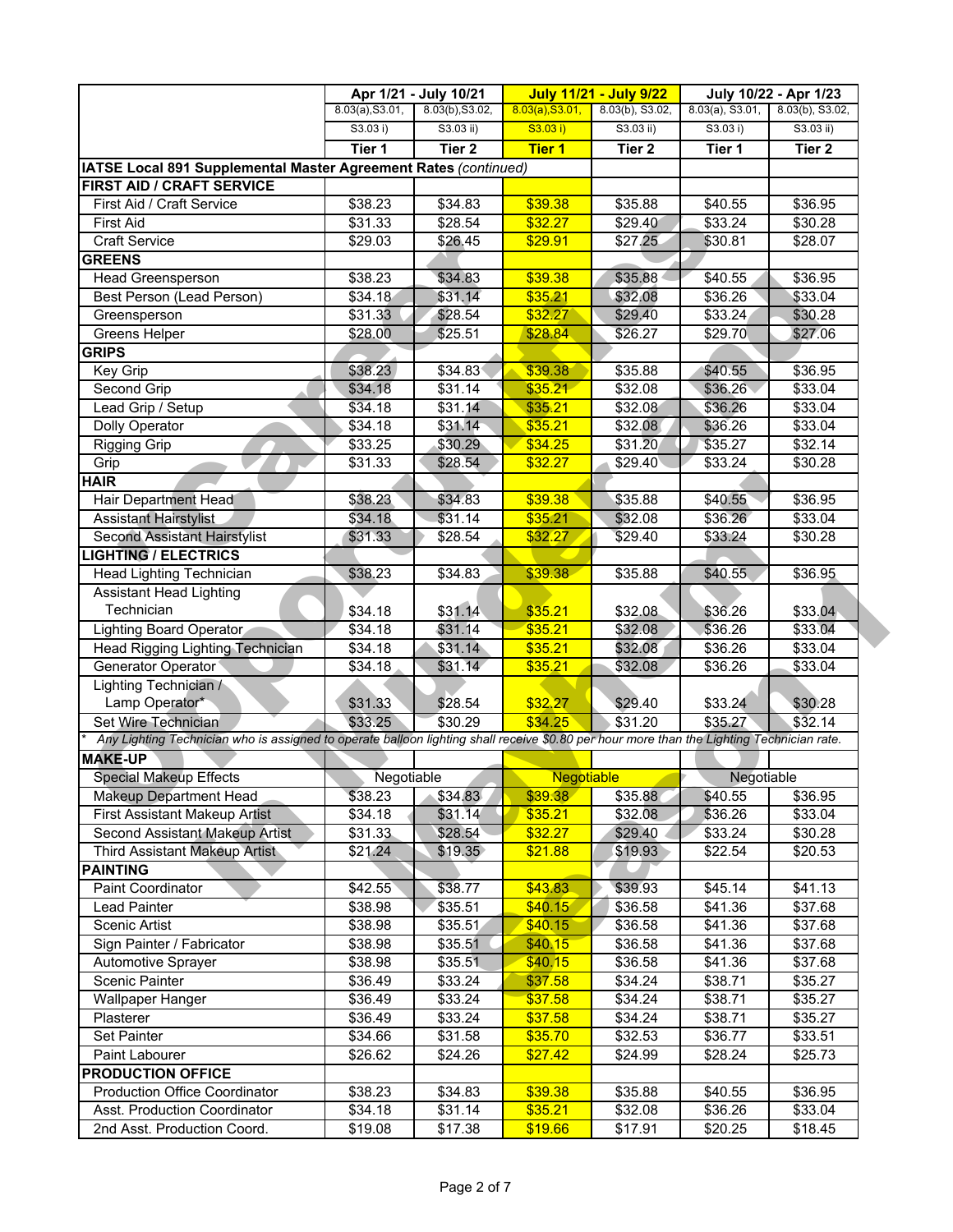|                                                                 | Apr 1/21 - July 10/21<br><b>July 11/21 - July 9/22</b> |                     |                 | July 10/22 - Apr 1/23 |                    |                   |
|-----------------------------------------------------------------|--------------------------------------------------------|---------------------|-----------------|-----------------------|--------------------|-------------------|
|                                                                 | 8.03(a), S3.01,                                        | 8.03(b), S3.02,     | 8.03(a), S3.01, | 8.03(b), S3.02,       | $8.03(a)$ , S3.01, | 8.03(b), S3.02,   |
|                                                                 | S3.03 i)                                               | $S3.03$ ii)         | S3.03 i)        | $S3.03$ ii)           | S3.03 i)           | $S3.03$ ii)       |
|                                                                 | Tier 1                                                 | Tier <sub>2</sub>   | <b>Tier 1</b>   | Tier 2                | Tier 1             | Tier <sub>2</sub> |
| IATSE Local 891 Supplemental Master Agreement Rates (continued) |                                                        |                     |                 |                       |                    |                   |
| <b>PROPS</b>                                                    |                                                        |                     |                 |                       |                    |                   |
| <b>Property Master</b>                                          | \$38.23                                                | \$34.83             | \$39.38         | \$35.88               | \$40.55            | \$36.95           |
| <b>Assistant Property Master</b>                                | \$37.30                                                | \$33.98             | \$38.41         | \$35.00               | \$39.56            | \$36.05           |
| Props Buyer                                                     | \$34.04                                                | \$31.01             | \$35.06         | \$31.94               | \$36.11            | \$32.90           |
| Props                                                           | \$31.33                                                | \$28.54             | \$32.27         | \$29.40               | \$33.24            | \$30.28           |
| <b>SCRIPT SUPERVISORS / CONTINUITY COORDINATOR</b>              |                                                        |                     |                 |                       |                    |                   |
| Script Supevisor /                                              |                                                        |                     |                 |                       |                    |                   |
| Continuity Coord.                                               | \$38.23                                                | \$34.83             | \$39.38         | \$35.88               | \$40.55            | \$36.95           |
| Assistant to Script Supervisor /                                |                                                        |                     |                 |                       |                    |                   |
| <b>Continuity Coordinator</b>                                   | \$21.56                                                | \$19.65             | \$22.21         | \$20.24               | \$22.88            | \$20.84           |
| <b>SET DECORATING</b>                                           |                                                        |                     |                 |                       |                    |                   |
| Set Decorator                                                   | \$38.23                                                | \$34.83             | \$39.38         | \$35.88               | \$40.55            | \$36.95           |
| <b>Assistant Set Decorator</b>                                  | \$35.46                                                | \$32.31             | \$36.52         | \$33.28               | \$37.62            | \$34.28           |
| Set Buyer                                                       | \$33.25                                                | \$30.29             | \$34.25         | \$31.20               | \$35.27            | \$32.14           |
| <b>Lead Dresser</b>                                             | \$32.26                                                | \$29.39             | \$33.23         | \$30.27               | \$34.23            | \$31.18           |
| On-Set Dresser                                                  | \$32.26                                                | \$29.39             | \$33.23         | \$30.27               | \$34.23            | \$31.18           |
| <b>Set Dresser</b>                                              | \$31.33                                                | \$28.54             | \$32.27         | \$29.40               | \$33.24            | \$30.28           |
| Draper / Upholsterer                                            | \$31.33                                                | \$28.54             | \$32.27         | \$29.40               | \$33.24            | \$30.28           |
| <b>Assistant Set Dresser</b>                                    | \$25.97                                                | \$23.67             | \$26.76         | \$24.38               | \$27.56            | \$25.11           |
| <b>SOUND</b>                                                    |                                                        |                     |                 |                       |                    |                   |
| Mixer (Production and Dubbing)                                  | \$49.74                                                | \$45.32             | \$51.24         | \$46.68               | \$52.78            | \$48.08           |
| <b>Boom Operator</b>                                            | \$41.80                                                | \$38.08             | \$43.05         | \$39.22               | \$44.33            | \$40.39           |
| Sound Assistant                                                 | \$31.33                                                | \$28.54             | \$32.27         | \$29.40               | \$33.24            | \$30.28           |
| <b>Public Address Operator</b>                                  | \$31.33                                                | \$28.54             | \$32.27         | \$29.40               | \$33.24            | \$30.28           |
| Playback Operator                                               | $\overline{$}31.33$                                    | \$28.54             | \$32.27         | \$29.40               | \$33.24            | \$30.28           |
| Sound Maintenance                                               | \$31.33                                                | \$28.54             | \$32.27         | \$29.40               | \$33.24            | \$30.28           |
| <b>SPECIAL EFFECTS</b>                                          |                                                        |                     |                 |                       |                    |                   |
| <b>Special Effects Coordinator</b>                              | \$42.26                                                | \$38.51             | \$43.53         | \$39.66               | \$44.84            | \$40.85           |
| <b>First Assistant Special Effects</b>                          | \$38.23                                                | \$34.83             | \$39.38         | \$35.88               | \$40.55            | \$36.95           |
| <b>Special Effects Assistant</b>                                | \$33.25                                                | \$30.29             | \$34.25         | \$31.20               | \$35.27            | \$32.14           |
| <b>Special Effects Labourer</b>                                 | \$26.62                                                | $\overline{$}24.26$ | \$27.42         | \$24.99               | \$28.24            | \$25.73           |
| <b>VIDEO</b>                                                    |                                                        |                     |                 |                       |                    |                   |
| Video Sound Mixer                                               | \$38.23                                                | \$34.83             | \$39.38         | \$35.88               | \$40.55            | \$36.95           |
| <b>Video Lighting Director</b>                                  | \$38.23                                                | \$34.83             | \$39.38         | \$35.88               | \$40.55            | \$36.95           |
| Video Script Supervisor                                         | \$38.23                                                | \$34.83             | \$39.38         | \$35.88               | \$40.55            | \$36.95           |
| Colourist                                                       | \$38.23                                                | \$34.83             | \$39.38         | \$35.88               | \$40.55            | \$36.95           |
| <b>VISUAL EFFECTS</b>                                           |                                                        |                     |                 |                       |                    |                   |
| VFX Artists (Weekly Flat Rate - up to 12 Hours/Day)             |                                                        |                     |                 |                       |                    |                   |
| VFX Artist - Level 1                                            | \$1,883.14                                             | \$1,883.14          | \$1,939.63      | \$1,939.63            | \$1,997.82         | \$1,997.82        |
| VFX Artist - Level 2                                            | \$1,748.63                                             | \$1,748.63          | \$1,801.09      | \$1,801.09            | \$1,855.12         | \$1,855.12        |
| VFX Artist - Level 3                                            | \$1,436.51                                             | \$1,436.51          | \$1,479.61      | \$1,479.61            | \$1,524.00         | \$1,524.00        |
| VFX Technicians (Weekly Flat Rate - up to 12 Hours/Day)         |                                                        |                     |                 |                       |                    |                   |
| VFX Technician - Level 1                                        | \$1,748.63                                             | \$1,748.63          | \$1,801.09      | \$1,801.09            | \$1,855.12         | \$1,855.12        |
| VFX Technician - Level 2                                        | \$1,436.51                                             | \$1,436.51          | \$1,479.61      | \$1,479.61            | \$1,524.00         | \$1,524.00        |
| VFX Artists (Hourly rate for overtime purposes)                 |                                                        |                     |                 |                       |                    |                   |
| VFX Artist - Level 1                                            | \$26.90                                                | \$26.90             | \$27.71         | \$27.71               | \$28.54            | \$28.54           |
| VFX Artist - Level 2                                            | \$24.98                                                | \$24.98             | \$25.73         | \$25.73               | \$26.50            | \$26.50           |
| VFX Artist - Level 3                                            | \$20.52                                                | \$20.52             | \$21.14         | \$21.14               | \$21.77            | \$21.77           |
| VFX Technicians (Hourly rate for overtime purposes)             |                                                        |                     |                 |                       |                    |                   |
| VFX Technician - Level 1                                        | \$24.98                                                | \$24.98             | \$25.73         | \$25.73               | \$26.50            | \$26.50           |
| VFX Technician - Level 2                                        | \$20.52                                                | \$20.52             | \$21.14         | \$21.14               | \$21.77            | \$21.77           |
|                                                                 |                                                        |                     |                 |                       |                    |                   |